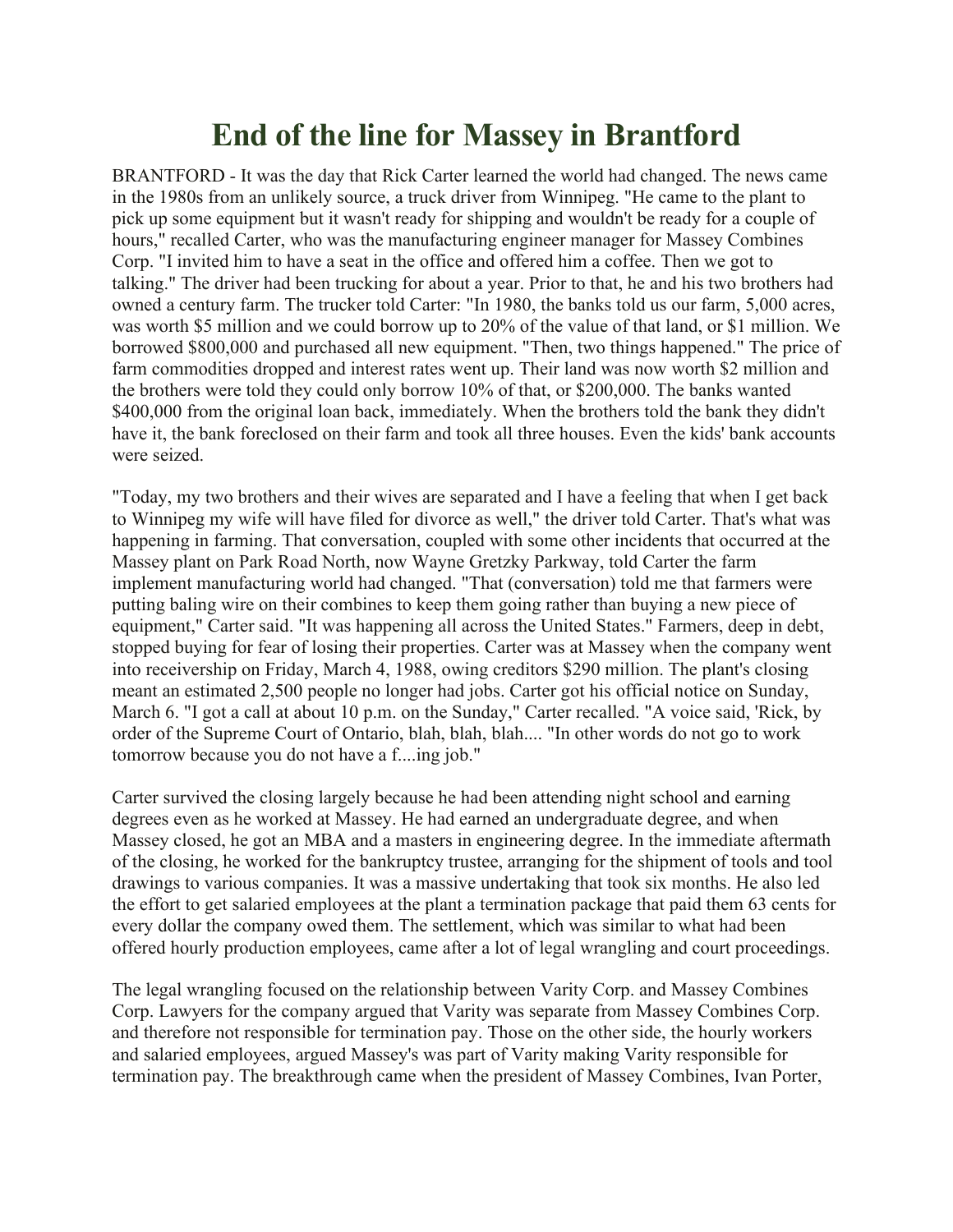said he was an employee of Varity, not Massey. Carter went on to better things following the Massey's closing but a lot of others didn't fare so well.

"People just didn't know what to do and many had what I felt were pie-in-the-sky ideas like starting their own construction business, or a business dealing with truckers" Carter said. "I never heard of anyone who was super successful. "It was just survival for many people." Many, including superintendents at Massey Combines, were never able to find high-paying jobs again and had to settle for lower-paying ones such as night watchmen, drug store delivery boys and janitors, he said. The bankruptcy and subsequent closing of the combine factory had a huge impact on the community and many families.

Brant MPP Dave Levac remembers the impact Massey's closing had on his family. "I had five brothers that worked at Massey's and when the closing happened, I specifically remember us thinking, 'Oh my God, our family is getting wiped out' because at that time all of them were married, all had families and all were going to have to start over," Levac said. "That was the same story for many, many families across the board in Brantford. "It affected thousands of workers. It was that huge."Massey-Ferguson was like this huge, one-stop factory that provided employment for everyone. When it folded, it was like a stake was driven through the community's heart. Levac worked at Massey's for several summers and was offered a full-time job if he didn't go back to university."I grappled with the decision," Levac recalled. "I would have made pretty good wages if I had accepted the offer. "One of my brothers had quit school in Grade 10 to work at Massey's and was making more money than me even after I got my degree and started teaching."

His first teaching contract was in 1977 and he made \$9,300 a year.

David Neumann, now a city councillor representing Ward 5, was mayor of Brantford in the early 1980s before becoming the MPP. On March 4, 1988, he was the MPP and had mixed feelings when he heard the axe had finally fallen on Massey's. "The closing of Massey's was the end of a long story of the huge impact the farm implement industry had on our community," Neumann said. "On the other hand, people could finally put it behind them.

"It's a harsh thing to say but it was painstakingly difficult in the early 1980s when you had Massey's recovering, then laying off again, and hiring again and then laying off again," he said.

"People were kept on a string and when Massey's closed they knew that it was the end and they had to look at alternatives." Even after the closing there were many who couldn't let it go, who still believed Massey's would somehow come back. "Even after the official announcement that Massey's was gone people had difficulty accepting it," Neumann said. "Their experience was that Massey's would be down but then come back again. "It was like a death in the family. It was hard to accept."

Doug Aitchison was in his 20s and had worked at the Massey Combines plant for seven or eight years when it closed. "I was 19 when I got hired and I still remember the woman from HR (human resources) telling me that if I stuck around for a year that I'd be working there for the rest of my life," Aitchison, who now works out of the CAW office in Kitchener, recalled. "That's the way it was back then. "You could go into a plant and be there until you retired." Wages were